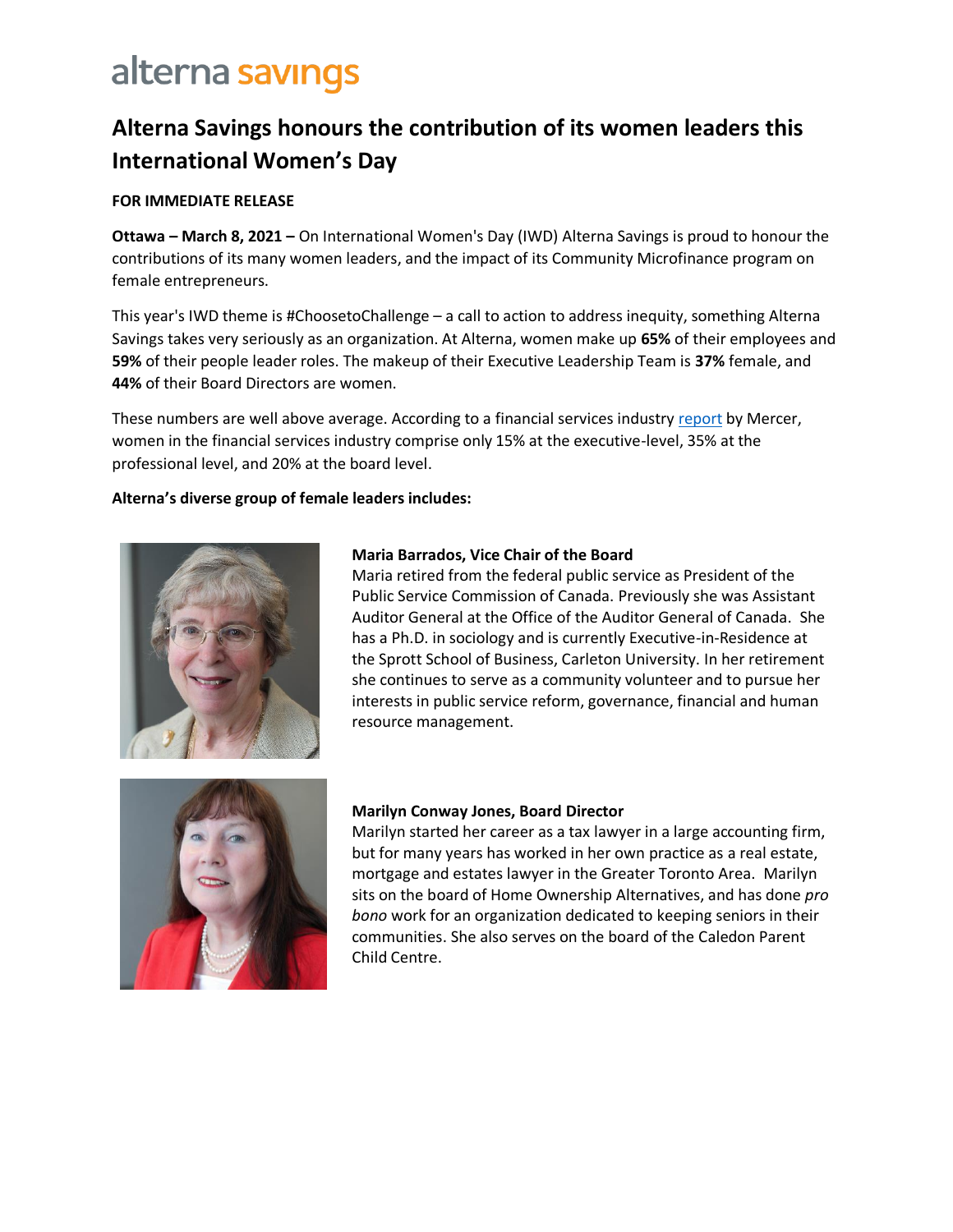





### over 20 years focused on economic forecasting and modelling as well as financial sector issues and regulation. Marianne works and

**Bianca Garofalo, Board Director** 

the Canadian Youth Business Foundation.

**Marianne Johnson, Board Director** 

 leads in the areas of mentoring and change management and takes assignments with the Government of Canada. Marianne also has first-hand knowledge of the challenges facing small business in Canada, owning a family plumbing and heating business, with her husband since 1987.

Marianne is retired from the Bank of Canada, where she worked for

As the owner of three local restaurants, Bianca Garofalo has been involved in the business community in Thunder Bay for over 10 years. Her business philosophy involves extensive partnerships with local purveyors and the tourism sector. These businesses are also responsible for the creation of over 100 jobs. Bianca was awarded "Young Entrepreneur of the Year" at the Influential Women of Northern Ontario Awards in 2013. She also provides mentoring for

#### **José Gallant, Senior Vice President and Chief Administrative Officer**

 leadership to various functional areas including finance, treasury, risk management, human resources, IT and facilities & procurement. José began her career with Alterna in 1989, and has provided A Chartered Accountant she holds a Bachelor of Commerce from the University of Ottawa. She has served on the board of Bruyère Continuing Care, as an alternate director on the board of the Canadian Payments Association and is the Past President of the Ottawa Chapter of the Financial Executives International (FEI).



#### **Frugina Ball, Region Head, Member Experience, GTA**

Frugina's impressive career in financial services began at TD Canada Trust where she was promoted through senior management roles to the positions of District Vice President followed by Vice President and Market Leader for TD Waterhouse. Frugina has a earned a reputation for her commitment to consensus driven design and strategies that lead to legendary client experience concurrent with volume and revenue growth. She holds an MBA, Finance from Queen's University.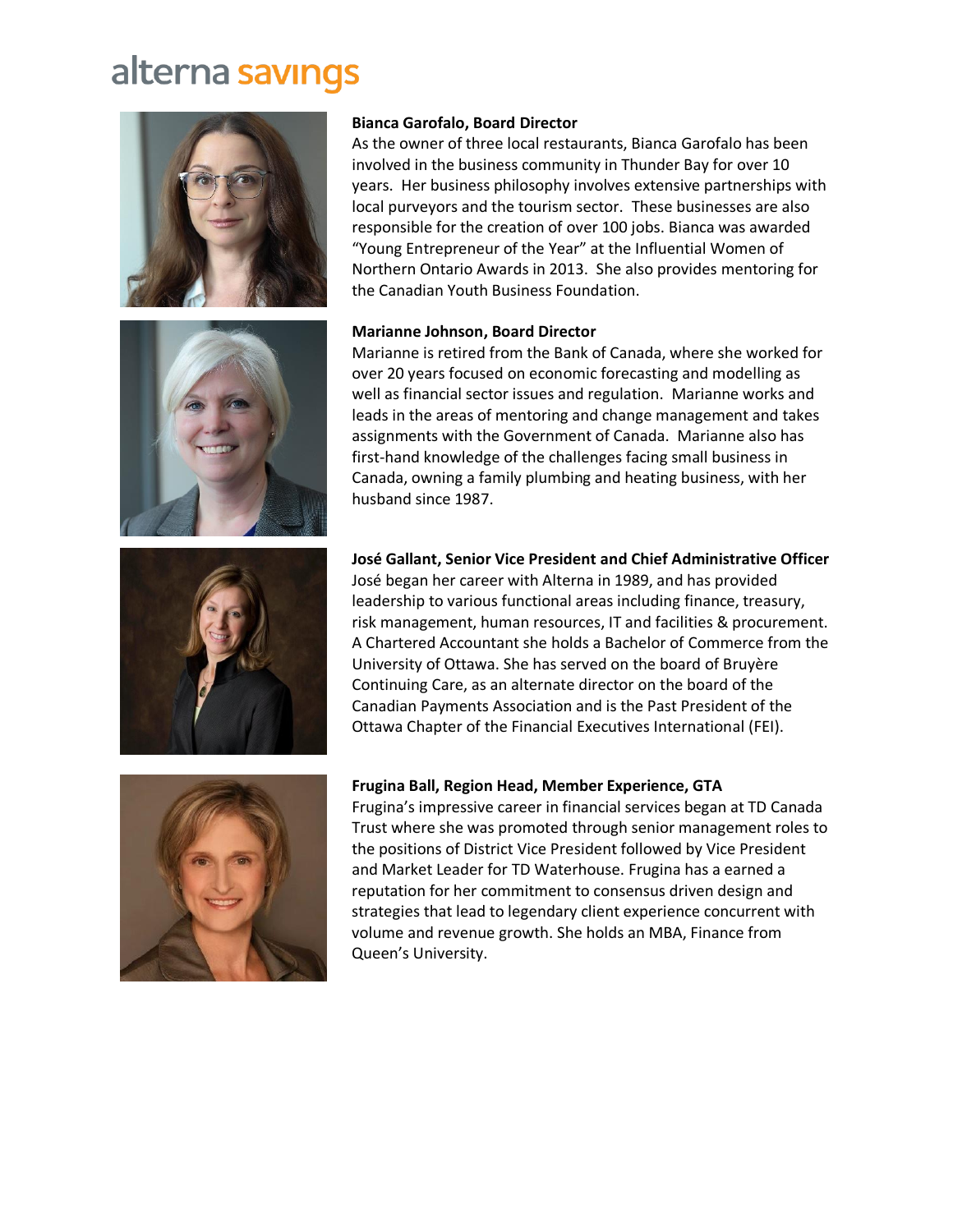



Kim has built an extensive career in financial services, having contributed marketing expertise to some of Canada's largest brands including CIBC, Manulife and Scotiabank. She sits on the Board of Microskills, a non-profit organization focused on providing settlement, employment, and self-employment services to immigrants, youth, visible minority people, and low-income women. Kim is a graduate of the Ivey Business School at Western University.



 **Sandy Stephens, Vice President, Chief Compliance Officer** 

 Sandy has 20 years of experience in legal, compliance and public policy roles. Most recently as Counsel at Blakes and Assistant General Counsel at the Canadian Bankers Association. She has appeared before numerous Parliamentary Committees including with respect to the 2019 federal budget bill, the 5-year review of the Proceeds of Crime (Money Laundering) and Terrorist Financing Act as well as the review on sales practices. Sandy is a graduate of Osgoode Hall Law School.



#### **Donna Tomie, Vice President, Human Resources**

 the TSX and the MS Society of Canada. She holds an Executive Coaching Certificate from Royal Roads University, and a Masters of Public Administration from Dalhousie University. An accomplished executive coach and human resources executive, Donna has successfully built and led human resources, organizational development, training, recruiting and internal communications functions at the senior level. She has contributed her expertise to organizations such as Scotiabank, Bank of Montreal,

#### **Community Microfinance Program rewriting the script for female-identified entrepreneurs**

 Alterna is also committed to work in their communities to improve economic equality and representation. For the past 20 years they've made great strides through their Community Microfinance Program.

 This program provides needed capital to underserved entrepreneurs – of which 58% of the current portfolio are female-identified. Alterna considers it an honour to be part of re-writing the script and providing female entrepreneurs the funding, education and tools to realize their dreams and ambitions.

 [virtual panel discussion](https://www.eventbrite.ca/e/overcoming-the-barriers-of-patriarchy-in-entrepreneurship-tickets-142558062001) that will explore the challenges facing female entrepreneurs. In celebration of International Women's Day join Alterna's Community Impact Team on March 10<sup>th</sup> for a